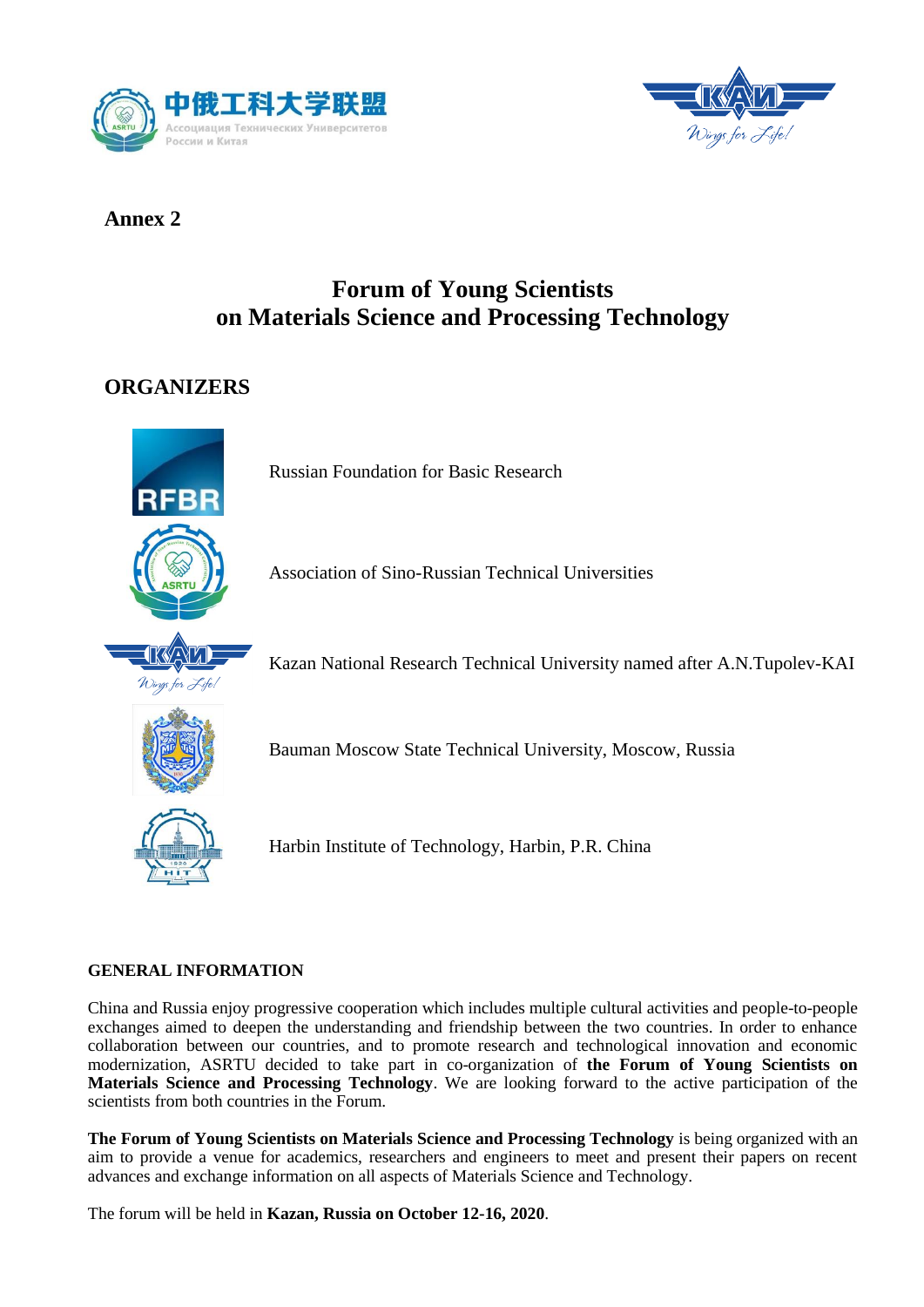#### **SCOPE OF THE FORUM**

The forum will cover various aspects of the development and application of Materials Science and Technology.

Oral and poster presentations on the variety of topics will be included in the forum program. The Organizing Committee invites **the young scientists and researchers from the area of materials science and technology to deliver presentations at the forum.**

#### **FORUM PARTICIPANTS**

We welcome 1-2 young scientists/researchers **under the age of 35** from the ASRTU member and observer universities who do research in various aspects of **Materials Science and Technology**, to attend the Forum of Young Scientists on Materials Science and Processing Technology.

#### **FORUM TOPICS**

- $\triangleright$  Material Science and Engineering
- Composite Materials
- $\triangleright$  Materials for Energy
- $\triangleright$  Magnetic Materials
- Materials for Optoelectronics
- Advanced Manufacturing Technologies

#### **WORKING LANGUAGE**

English, Russian

#### **IMPORTANT DATES**

Please, submit a completed registration form through the web-site https://kai.ru/rcweek2020 and send a completed registration form (Annex 7) and a copy of the passport personal data page to the Organizing Committee at kazan\_2020@163.com **by June 15 th, 2020**.

 $\triangleright$  Please, send the final version of papers for publication in the proceedings of the Forum to the Organizing Committee by **July** 1<sup>st</sup>, 2020. The format requirements will be published on the web-site https://kai.ru/rcweek2020 by **June** 1 st , **2020.**

#### **FINANCIAL TERMS FOR THE PARTICIPANTS**

The host party will meet all participants at the airport; provide transfer service (airport / train station - hotel airport / train station), meals, and cover local transportation expenses during the forum.

The forum participants will cover flight and accommodation expenses.

The average of stay cost in Kazan is about 3.500 Rubles (340 Chinese RMB) per day for the room "Standard" and is about 6.500 Rubles (630 Chinese RMB) per day for the room "Lux".

#### **ADDITIONAL INFORMATION**

It is planned that the Forum proceedings that meet the requirements will be published in a Journal listed in the Russian Science Citation Index (RSCI). Scientific papers passed a peer-review procedure will be published in a journal listed in SCOPUS database.